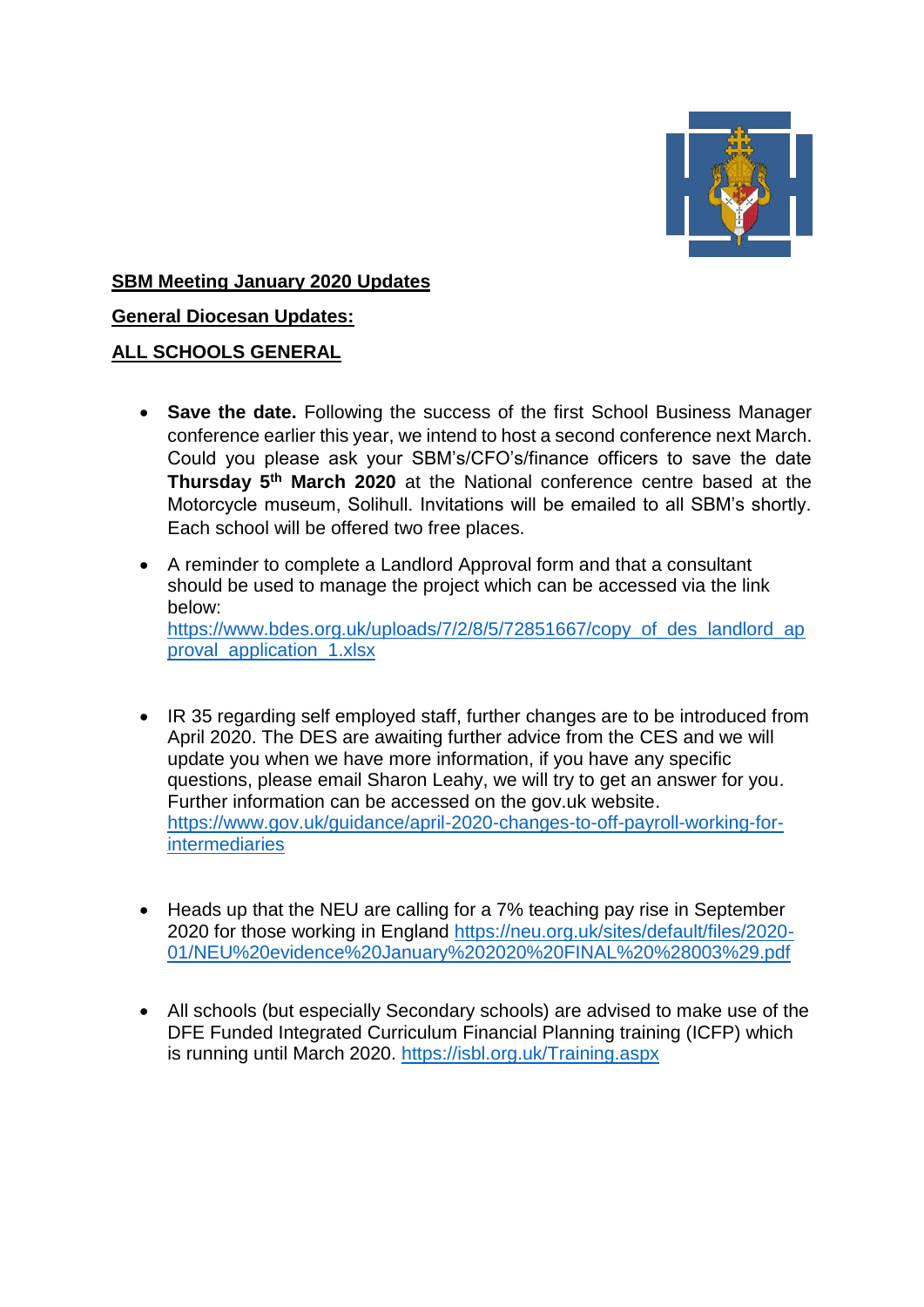### **CES Legal Updates:**

 The DfE has updated its guidance on the Pension Grant 2019 to 2020: allocations and supplementary fund. They have added a "Teachers' pension employer contribution grant supplementary fund: online claim form guidance" and updated the "Pension supplementary fund and funding for local authority centrally employed teachers and music education hubs" including a link to the supplementary fund claim form.

Those hubs that employ teachers directly can access funding to cover the cost of the increased contributions they are now paying into the Teachers' Pension Scheme. Further information from the Arts Council England will be released soon. http[shttps://www.gov.uk/government/publications/pension](https://www.gov.uk/government/publications/pension-grant-2019-to-2020-allocations-andsupplementary-fund?utm_source=d64c26e7-f9cd-4c22-9c69feaf10ddd1bc&utm_medium=email&utm_campaign=govuknotifications&utm_content=immediate)[grant-2019-to-2020-allocations-andsupplementary](https://www.gov.uk/government/publications/pension-grant-2019-to-2020-allocations-andsupplementary-fund?utm_source=d64c26e7-f9cd-4c22-9c69feaf10ddd1bc&utm_medium=email&utm_campaign=govuknotifications&utm_content=immediate)[fund?utm\\_source=d64c26e7-f9cd-4c22-](https://www.gov.uk/government/publications/pension-grant-2019-to-2020-allocations-andsupplementary-fund?utm_source=d64c26e7-f9cd-4c22-9c69feaf10ddd1bc&utm_medium=email&utm_campaign=govuknotifications&utm_content=immediate) [9c69feaf10ddd1bc&utm\\_medium=email&utm\\_campaign=govuknotifications&](https://www.gov.uk/government/publications/pension-grant-2019-to-2020-allocations-andsupplementary-fund?utm_source=d64c26e7-f9cd-4c22-9c69feaf10ddd1bc&utm_medium=email&utm_campaign=govuknotifications&utm_content=immediate) [utm\\_content=immediate](https://www.gov.uk/government/publications/pension-grant-2019-to-2020-allocations-andsupplementary-fund?utm_source=d64c26e7-f9cd-4c22-9c69feaf10ddd1bc&utm_medium=email&utm_campaign=govuknotifications&utm_content=immediate)

• The DfE has updated the Teachers' Pension Employer Contribution Grant (TPECG). The pension grant methodology has also been updated. [https://www.gov.uk/government/publications/teachers-pension-employer](https://www.gov.uk/government/publications/teachers-pension-employer-contributiongrant-tpecg?utm_source=cf72d01e-211c-4e98-ad6f9322f33ed672&utm_medium=email&utm_campaign=govuknotifications&utm_content=immediate)[contributiongrant-tpecg?utm\\_source=cf72d01e-211c-4e98](https://www.gov.uk/government/publications/teachers-pension-employer-contributiongrant-tpecg?utm_source=cf72d01e-211c-4e98-ad6f9322f33ed672&utm_medium=email&utm_campaign=govuknotifications&utm_content=immediate) [ad6f9322f33ed672&utm\\_medium=email&utm\\_campaign=govuknotifications&](https://www.gov.uk/government/publications/teachers-pension-employer-contributiongrant-tpecg?utm_source=cf72d01e-211c-4e98-ad6f9322f33ed672&utm_medium=email&utm_campaign=govuknotifications&utm_content=immediate) [utm\\_content=immediate](https://www.gov.uk/government/publications/teachers-pension-employer-contributiongrant-tpecg?utm_source=cf72d01e-211c-4e98-ad6f9322f33ed672&utm_medium=email&utm_campaign=govuknotifications&utm_content=immediate)

# **ACADEMIES GENERAL**

- All MACS are advised to seek a visit from a **Schools Resource Management Adviser (SRMA)**
- **Income generation in MACs**. with current 'other income' of £80k or more, usually from IT advice; H&S; Consultancies; Community Sports, lettings, etc CES
- A free Workshop in London is being provided The CEO's morning from hell Practical Risk Management for Schools and Academies (flyer available with more details from TG)
- The DfE and ESFA have updated its **risk protection arrangements** for academy trusts: membership rules guidance.

The RPA has been extended to offer maintained schools cover, however; trustees of the Archdiocese of Birmingham have not approved purchase of RPA for maintained schools so please do not switch insurance providers yet! Further information can be found by clicking on the link below: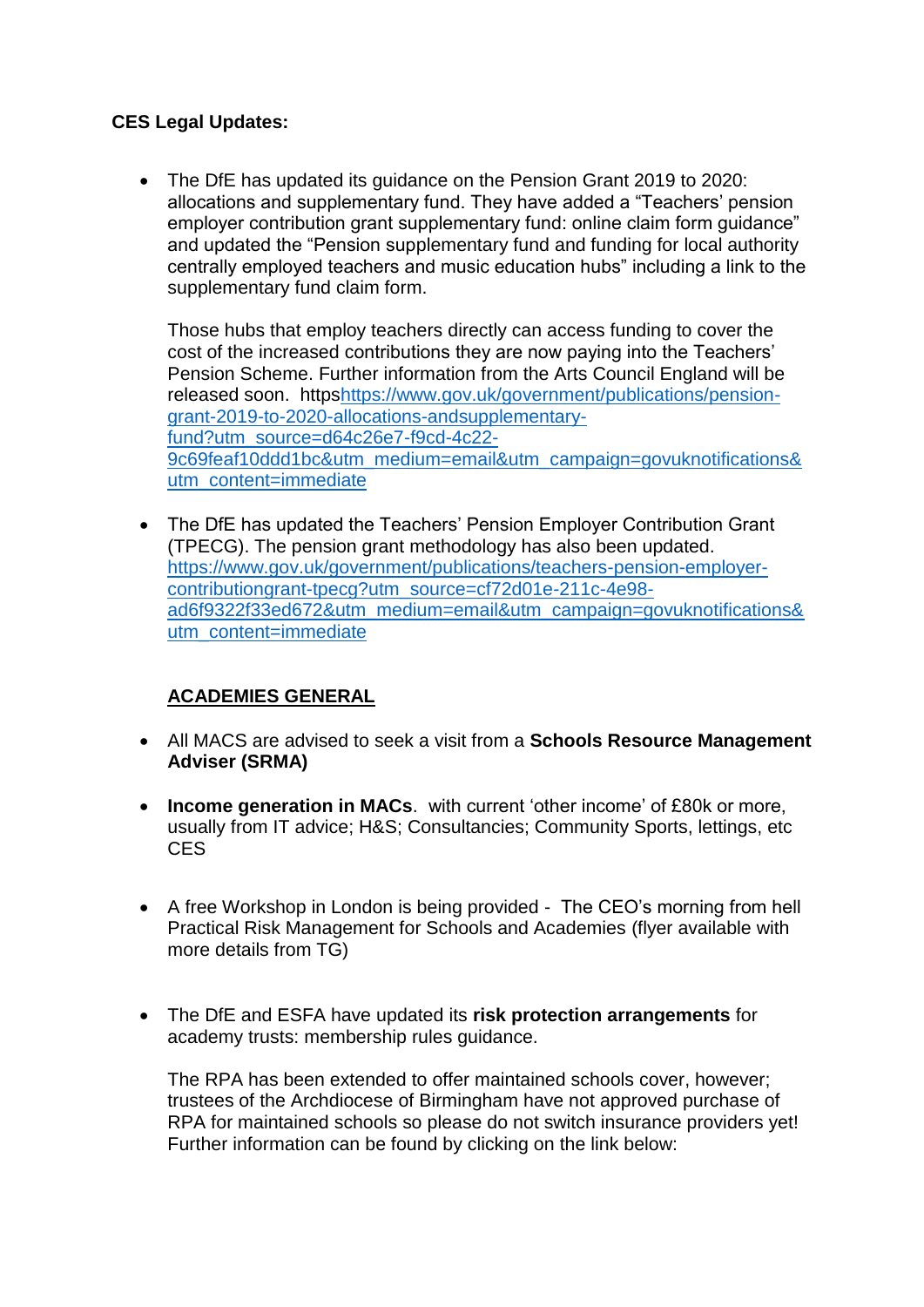[https://www.gov.uk/government/publications/risk-protectionarrangement-rpa](https://www.gov.uk/government/publications/risk-protectionarrangement-rpa-for-academy-trusts-membership-rules?utm_source=9379de73-20384a00-9255-da0b4d5f080a&utm_medium=email&utm_campaign=govuknotifications&utm_content=immediate)[for-academy-trusts-membership-rules?utm\\_source=9379de73-20384a00-](https://www.gov.uk/government/publications/risk-protectionarrangement-rpa-for-academy-trusts-membership-rules?utm_source=9379de73-20384a00-9255-da0b4d5f080a&utm_medium=email&utm_campaign=govuknotifications&utm_content=immediate) [9255](https://www.gov.uk/government/publications/risk-protectionarrangement-rpa-for-academy-trusts-membership-rules?utm_source=9379de73-20384a00-9255-da0b4d5f080a&utm_medium=email&utm_campaign=govuknotifications&utm_content=immediate) [da0b4d5f080a&utm\\_medium=email&utm\\_campaign=govuknotifications&utm\\_](https://www.gov.uk/government/publications/risk-protectionarrangement-rpa-for-academy-trusts-membership-rules?utm_source=9379de73-20384a00-9255-da0b4d5f080a&utm_medium=email&utm_campaign=govuknotifications&utm_content=immediate) [content=immediate](https://www.gov.uk/government/publications/risk-protectionarrangement-rpa-for-academy-trusts-membership-rules?utm_source=9379de73-20384a00-9255-da0b4d5f080a&utm_medium=email&utm_campaign=govuknotifications&utm_content=immediate)

- There's a new [Academies Financial Handbook for 2019](https://www.gov.uk/guidance/academies-financial-handbook) in force from 1 September 2019
- Some upcoming deadlines for trusts:
	- o [Accounts return](https://www.gov.uk/guidance/academies-financial-returns#submit-your-accounts-return) Deadline 20 January 2020
	- o Academies must determine their **admission arrangements** for entry in September 2021 by 28 Feb 2020. Academies must publish their admissions appeals timetable for 2020 on their website by 28 February 2020.

For further information or advice regarding admissions, please contact Rebecca Tonks at the BDES. [r.tonks@bdes.org.uk](mailto:r.tonks@bdes.org.uk)

### **VA SCHOOLS GENERAL**

- The deadline for submitting LCVAP Bids was the end of last term. We are currently processing the bids that have been received (which was heavily oversubscribed) and hope to be in touch with schools in Feb/March to inform you of the outcome of your bids, subject to the DfE confirming the capital allocation for each diocese.
- As the diocese becomes the Responsible body in the new financial year and receives a central capital allocation for VA schools; the Vasis software system will be retired by the DfE. In order to provide financial assurance to the DfE that public money is spent appropriately, we have joined with all other dioceses across England, co-ordinated by the CES to procure a common cloud based capital programme assurance system (CPAS.) All dioceses will use the new system to manage capital programmes it is responsible for which at present includes LCVAP and DFC. More information will be shared with schools in due course.
- **Salix loan** reminder for energy efficiency simpler before Academy conversion.
- All VA Schools have been contacted by Jane Hatton to advise DFC money which is at risk, where appropriate

#### **FUNDING/GRANT UPDATES**

**Ashden Trust** – Deadline: rolling